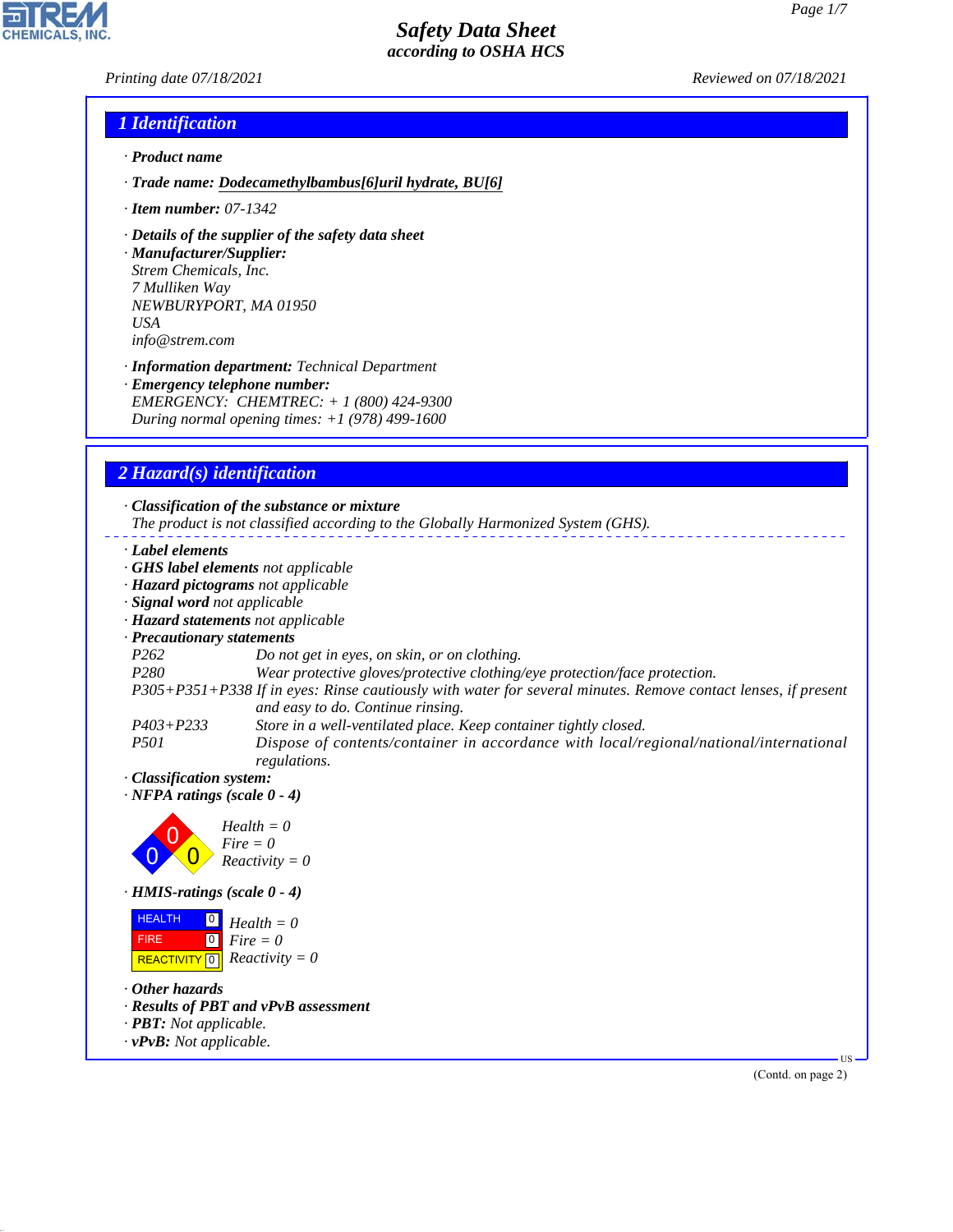*Printing date 07/18/2021 Reviewed on 07/18/2021*

*Trade name: Dodecamethylbambus[6]uril hydrate, BU[6]*

(Contd. of page 1)

#### *3 Composition/information on ingredients*

- *· Chemical characterization: Mixtures*
- *· Description: Mixture of the substances listed below with nonhazardous additions.*
- *· Dangerous components: not applicable*

#### *4 First-aid measures*

- *· Description of first aid measures*
- *· General information: No special measures required.*
- *· After inhalation: Supply fresh air; consult doctor in case of complaints.*
- *· After skin contact: Generally the product does not irritate the skin.*
- *· After eye contact: Rinse opened eye for several minutes under running water. Then consult a doctor.*
- *· After swallowing: If symptoms persist consult doctor.*
- *· Information for doctor:*
- *· Most important symptoms and effects, both acute and delayed No further relevant information available.*
- *· Indication of any immediate medical attention and special treatment needed*
- *No further relevant information available.*

#### *5 Fire-fighting measures*

- *· Extinguishing media*
- *· Suitable extinguishing agents: Use fire fighting measures that suit the environment.*
- *· Special hazards arising from the substance or mixture No further relevant information available.*
- *· Advice for firefighters*
- *· Protective equipment: No special measures required.*

## *6 Accidental release measures*

- *· Personal precautions, protective equipment and emergency procedures Not required.*
- *· Environmental precautions: No special measures required.*
- *· Methods and material for containment and cleaning up:*
- *Dispose contaminated material as waste according to item 13.*
- *· Reference to other sections*
- *See Section 7 for information on safe handling.*
- *See Section 8 for information on personal protection equipment.*
- *See Section 13 for disposal information.*

#### *· Protective Action Criteria for Chemicals*

*· PAC-1:*

*None of the ingredients is listed.*

*· PAC-2:*

*None of the ingredients is listed.*

*· PAC-3:*

44.1.1

*None of the ingredients is listed.*

(Contd. on page 3)

US

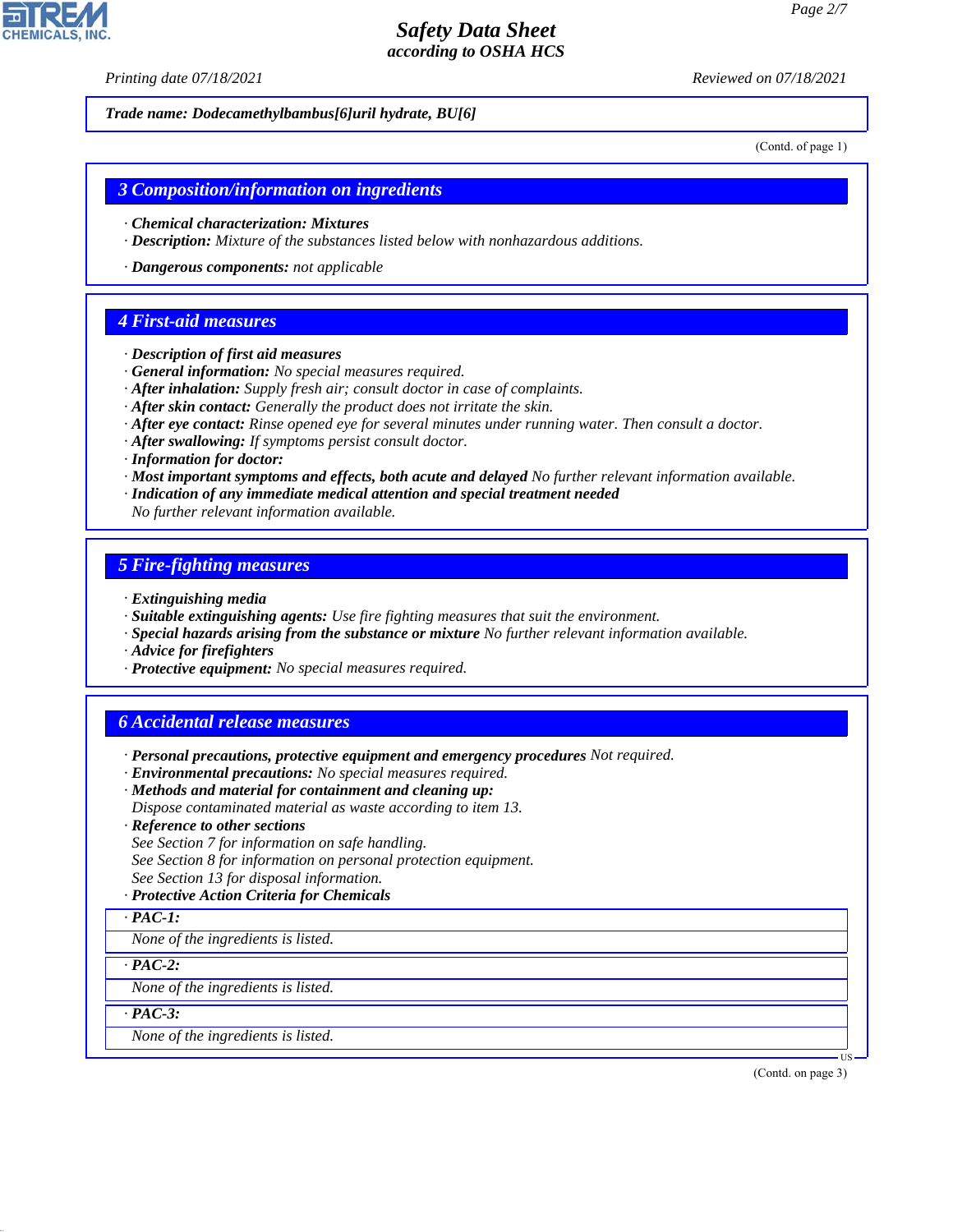*Printing date 07/18/2021 Reviewed on 07/18/2021*

*Trade name: Dodecamethylbambus[6]uril hydrate, BU[6]*

(Contd. of page 2)

### *7 Handling and storage*

- *· Handling:*
- *· Precautions for safe handling No special measures required.*
- *· Information about protection against explosions and fires: No special measures required.*
- *· Conditions for safe storage, including any incompatibilities*
- *· Storage:*
- *· Requirements to be met by storerooms and receptacles: No special requirements.*
- *· Information about storage in one common storage facility: Not required.*
- *· Further information about storage conditions: None.*
- *· Specific end use(s) No further relevant information available.*

#### *8 Exposure controls/personal protection*

*· Additional information about design of technical systems: No further data; see item 7.*

- *· Control parameters*
- *· Components with limit values that require monitoring at the workplace:*
- *The product does not contain any relevant quantities of materials with critical values that have to be monitored at the workplace.*
- *· Additional information: The lists that were valid during the creation were used as basis.*
- *· Exposure controls*
- *· Personal protective equipment:*
- *· General protective and hygienic measures:*
- *The usual precautionary measures for handling chemicals should be followed.*
- *· Breathing equipment: Not required.*
- *· Protection of hands:*



\_S*Protective gloves*

*The glove material has to be impermeable and resistant to the product/ the substance/ the preparation. Due to missing tests no recommendation to the glove material can be given for the product/ the preparation/ the chemical mixture.*

*Selection of the glove material on consideration of the penetration times, rates of diffusion and the degradation · Material of gloves*

*The selection of the suitable gloves does not only depend on the material, but also on further marks of quality and varies from manufacturer to manufacturer. As the product is a preparation of several substances, the resistance of the glove material can not be calculated in advance and has therefore to be checked prior to the application.*

*· Penetration time of glove material*

*The exact break through time has to be found out by the manufacturer of the protective gloves and has to be observed.*

*· Eye protection: Safety glasses*

### *9 Physical and chemical properties*

- *· Information on basic physical and chemical properties*
- *· General Information*
- *· Appearance:*
- *Form: Powder*

44.1.1

(Contd. on page 4)

US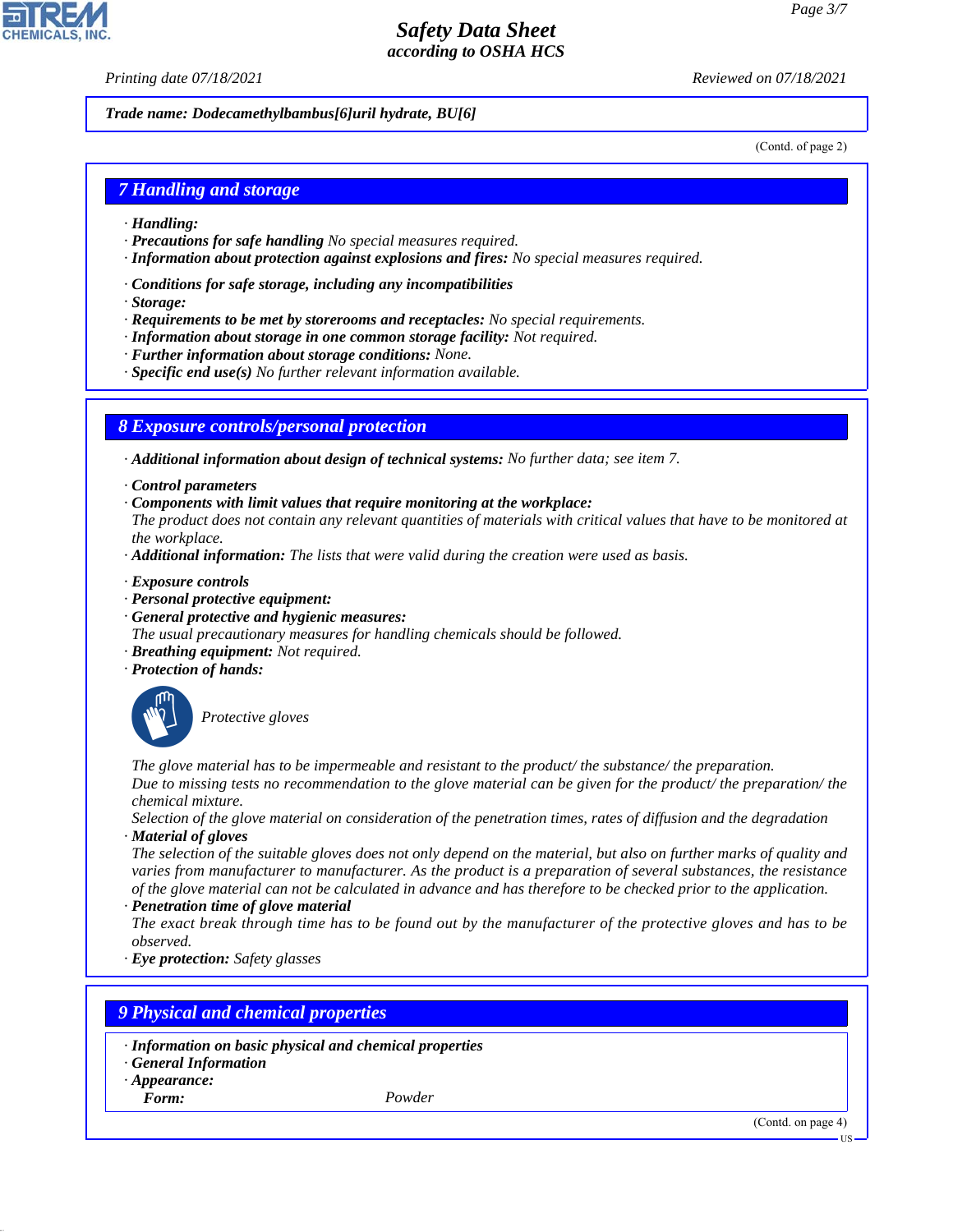*Printing date 07/18/2021 Reviewed on 07/18/2021*

 $\overline{\phantom{a}}$ 

**CHEMICALS, INC.** 

|  |  |  | Trade name: Dodecamethylbambus[6]uril hydrate, BU[6] |
|--|--|--|------------------------------------------------------|
|--|--|--|------------------------------------------------------|

|                                                            | (Contd. of page 3)                            |
|------------------------------------------------------------|-----------------------------------------------|
| Color:                                                     | White                                         |
| $\cdot$ Odor:                                              | Characteristic                                |
| · Odor threshold:                                          | Not determined.                               |
| $\cdot$ pH-value:                                          | Not applicable.                               |
| · Change in condition                                      |                                               |
| <b>Melting point/Melting range:</b>                        | Undetermined.                                 |
| <b>Boiling point/Boiling range:</b>                        | Undetermined.                                 |
| · Flash point:                                             | Not applicable.                               |
| · Flammability (solid, gaseous):                           | Product is not flammable                      |
| · Ignition temperature:                                    |                                               |
| <b>Decomposition temperature:</b>                          | Not determined.                               |
| · Auto igniting:                                           | Product is not selfigniting.                  |
| · Danger of explosion:                                     | Product does not present an explosion hazard. |
| · Explosion limits:                                        |                                               |
| Lower:                                                     | Not determined.                               |
| <b>Upper:</b>                                              | Not determined.                               |
| · Vapor pressure:                                          | Not applicable.                               |
| $\cdot$ Density:                                           | Not determined.                               |
| $\cdot$ Relative density                                   | Not determined.                               |
| · Vapor density                                            | Not applicable.                               |
| $\cdot$ Evaporation rate                                   | Not applicable.                               |
| · Solubility in / Miscibility with                         |                                               |
| Water:                                                     | Insoluble.                                    |
| · Partition coefficient (n-octanol/water): Not determined. |                                               |
| · Viscosity:                                               |                                               |
| Dynamic:                                                   | Not applicable.                               |
| Kinematic:                                                 | Not applicable.                               |
| · Solvent content:                                         |                                               |
| Organic solvents:                                          | $0.0\%$                                       |
| <b>VOC</b> content:                                        | 0.0 g/l / 0.00 lb/gl                          |
| $\cdot$ Other information                                  | No further relevant information available.    |

# *10 Stability and reactivity*

*· Reactivity No further relevant information available.*

*· Chemical stability*

44.1.1

*· Thermal decomposition / conditions to be avoided: No decomposition if used according to specifications.*

*· Possibility of hazardous reactions No dangerous reactions known.*

*· Conditions to avoid No further relevant information available.*

*· Incompatible materials: No further relevant information available.*

*· Hazardous decomposition products: No dangerous decomposition products known.*

(Contd. on page 5)

US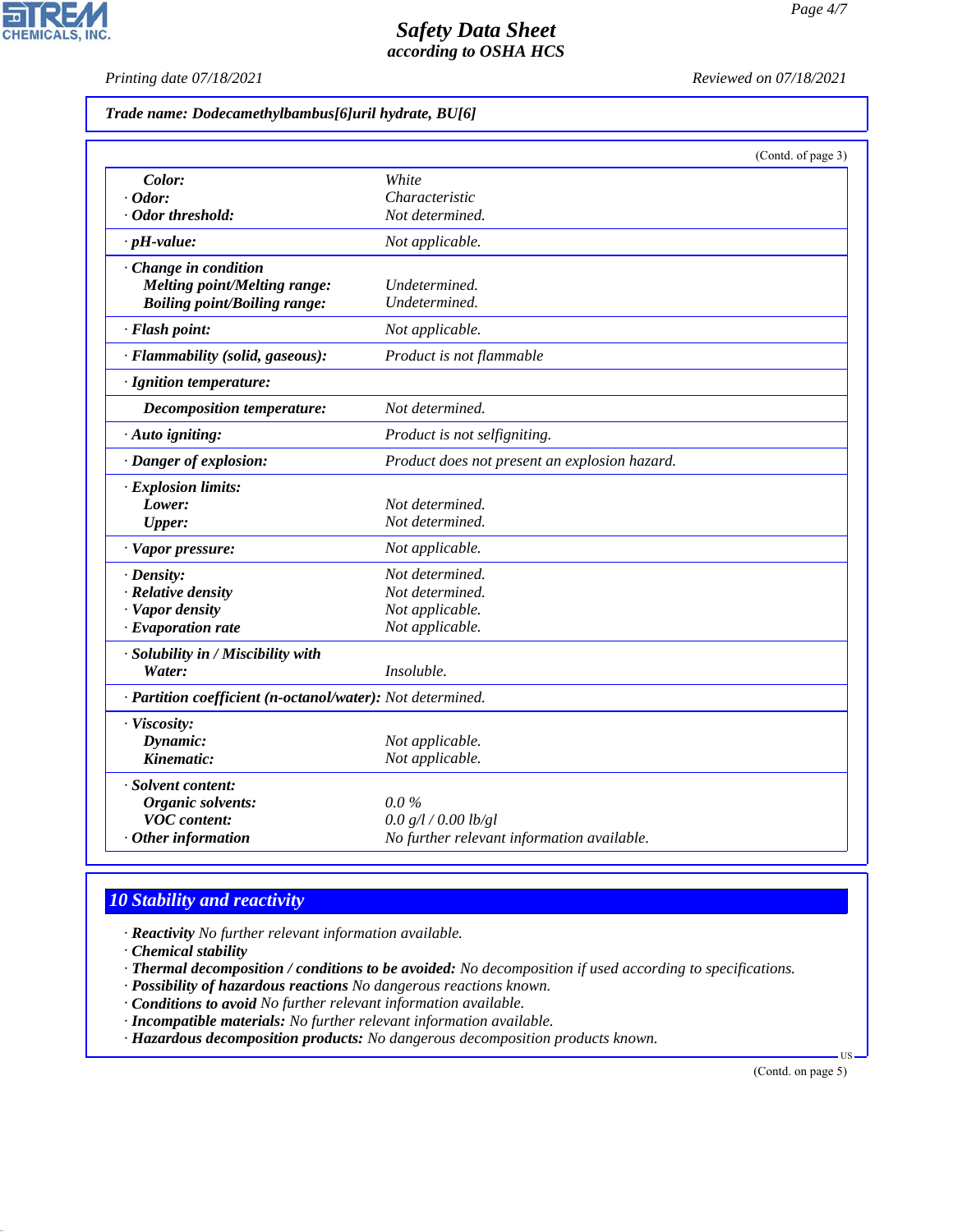*Printing date 07/18/2021 Reviewed on 07/18/2021*

#### *Trade name: Dodecamethylbambus[6]uril hydrate, BU[6]*

(Contd. of page 4)

### *11 Toxicological information*

- *· Information on toxicological effects*
- *· Acute toxicity:*
- *· Primary irritant effect:*
- *· on the skin: No irritant effect.*
- *· on the eye: No irritating effect.*
- *· Sensitization: No sensitizing effects known.*
- *· Additional toxicological information:*

*The product is not subject to classification according to internally approved calculation methods for preparations:*

*When used and handled according to specifications, the product does not have any harmful effects according to our experience and the information provided to us.*

#### *· Carcinogenic categories*

*· IARC (International Agency for Research on Cancer)*

*None of the ingredients is listed.*

*· NTP (National Toxicology Program)*

*None of the ingredients is listed.*

*· OSHA-Ca (Occupational Safety & Health Administration)*

*None of the ingredients is listed.*

#### *12 Ecological information*

- *· Toxicity*
- *· Aquatic toxicity: No further relevant information available.*
- *· Persistence and degradability No further relevant information available.*
- *· Behavior in environmental systems:*
- *· Bioaccumulative potential No further relevant information available.*
- *· Mobility in soil No further relevant information available.*
- *· Additional ecological information:*
- *· General notes: Not known to be hazardous to water.*
- *· Results of PBT and vPvB assessment*
- *· PBT: Not applicable.*
- *· vPvB: Not applicable.*
- *· Other adverse effects No further relevant information available.*

### *13 Disposal considerations*

- *· Waste treatment methods*
- *· Recommendation: Disposal must be made according to official regulations.*

*· Uncleaned packagings:*

*· Recommendation: Disposal must be made according to official regulations.*

## *14 Transport information*

*· UN-Number*

44.1.1

*· DOT, ADN, IMDG, IATA not regulated*

(Contd. on page 6)

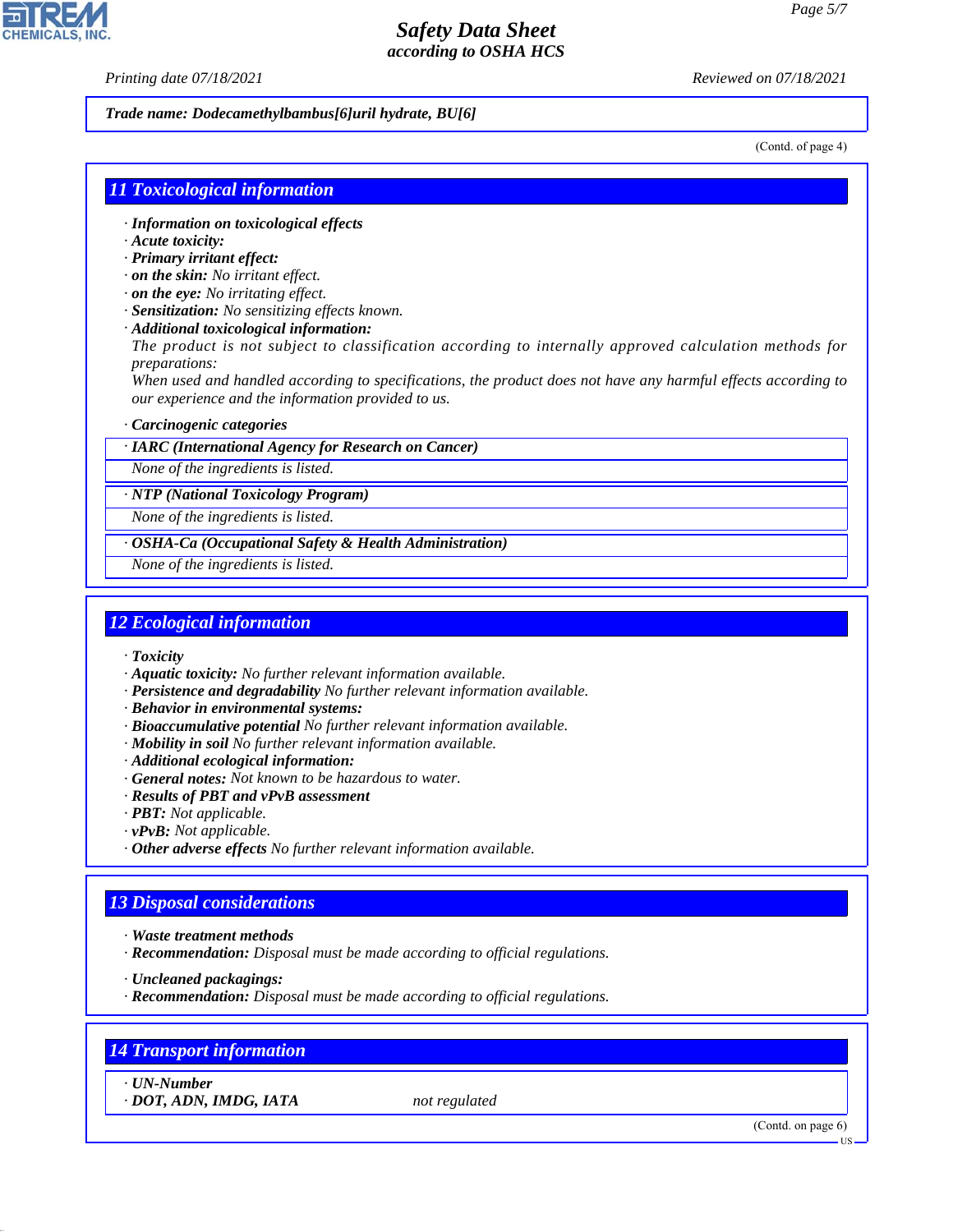*Printing date 07/18/2021 Reviewed on 07/18/2021*

**CHEMICALS, INC.** 

*Trade name: Dodecamethylbambus[6]uril hydrate, BU[6]*

|                                                                                     |                 | (Contd. of page 5) |
|-------------------------------------------------------------------------------------|-----------------|--------------------|
| · UN proper shipping name<br>· DOT, ADN, IMDG, IATA                                 | not regulated   |                    |
| $\cdot$ Transport hazard class(es)                                                  |                 |                    |
| · DOT, ADN, IMDG, IATA<br>· Class                                                   | not regulated   |                    |
| · Packing group<br>· DOT, IMDG, IATA                                                | not regulated   |                    |
| · Environmental hazards:                                                            | Not applicable. |                    |
| · Special precautions for user                                                      | Not applicable. |                    |
| · Transport in bulk according to Annex II of<br><b>MARPOL73/78 and the IBC Code</b> | Not applicable. |                    |
| · UN "Model Regulation":                                                            | not regulated   |                    |

## *15 Regulatory information*

*· Safety, health and environmental regulations/legislation specific for the substance or mixture · Sara*

*· Section 355 (extremely hazardous substances):*

*None of the ingredients is listed.*

*· Section 313 (Specific toxic chemical listings):*

*None of the ingredients is listed.*

*· TSCA (Toxic Substances Control Act):*

*None of the ingredients is listed.*

*· Proposition 65*

*· Chemicals known to cause cancer:*

*None of the ingredients is listed.*

*· Chemicals known to cause reproductive toxicity for females:*

*None of the ingredients is listed.*

*· Chemicals known to cause reproductive toxicity for males:*

*None of the ingredients is listed.*

*· Chemicals known to cause developmental toxicity:*

*None of the ingredients is listed.*

*· Carcinogenic categories*

*· EPA (Environmental Protection Agency)*

*None of the ingredients is listed.*

*· TLV (Threshold Limit Value established by ACGIH)*

*None of the ingredients is listed.*

*· NIOSH-Ca (National Institute for Occupational Safety and Health)*

*None of the ingredients is listed.*

*· GHS label elements not applicable*

*· Hazard pictograms not applicable*

*· Signal word not applicable*

44.1.1

(Contd. on page 7)

**HS**